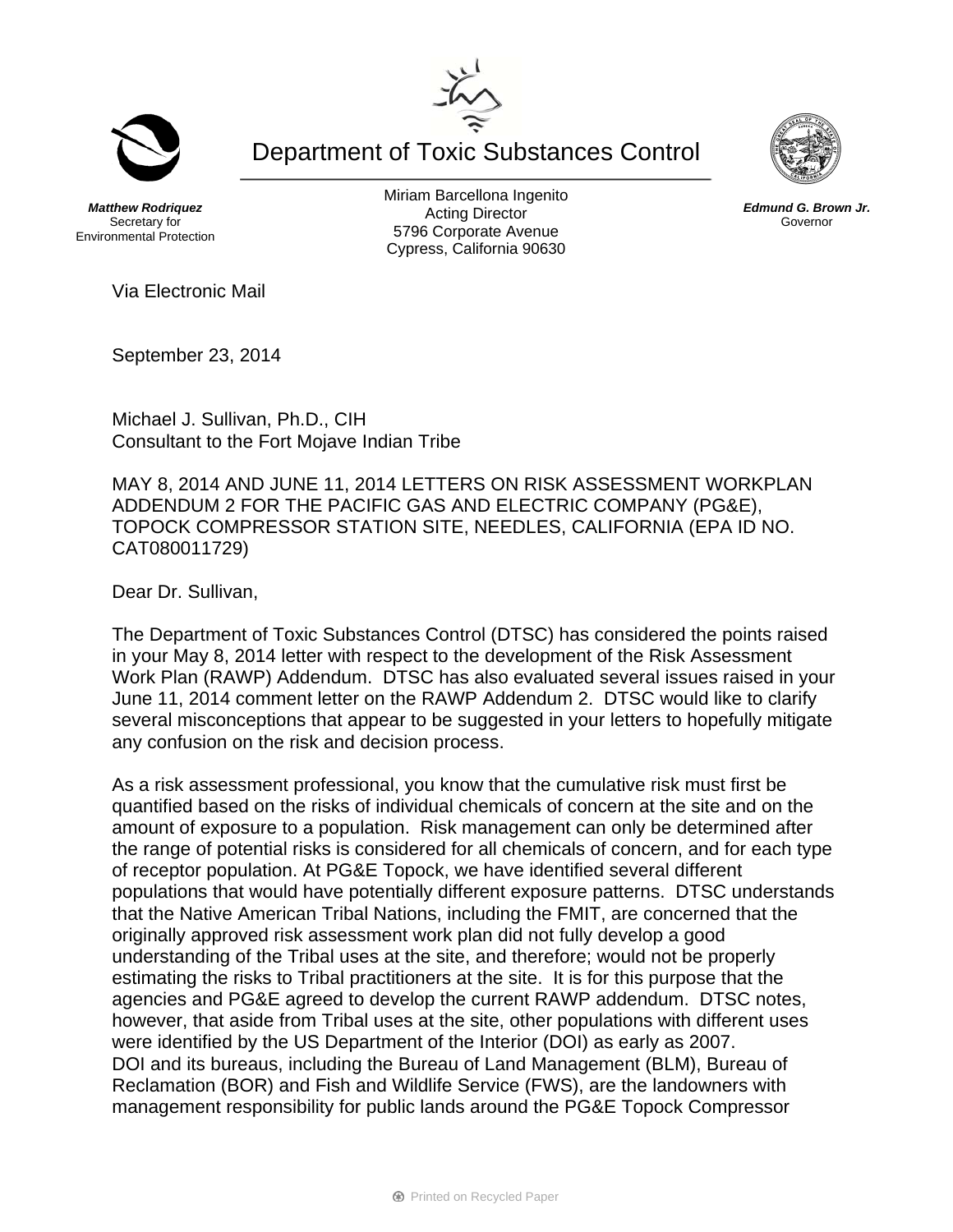Dr. Michael J. Sullivan September 23, 2014 Page 2 of 4

Station. Therefore, DTSC, as a California State agency, will adhere to the potential future uses and the potential exposure scenario specified by DOI for their lands. DTSC notes that you have mistakenly implied, in the June 11 letter, that there was an inconsistency in the land use evaluation between the soil RAWP and the Environmental Impact Report (EIR). On the contrary, DTSC believes that by requesting only a Tribal land use alternative in the EIR, as proposed by the FMIT, will actually cause inconsistency between the stated documents and the soil investigation work plan. Although DTSC will continue to partner with the Native American Tribes in the cleanup process as important stakeholders of their traditional lands, DTSC cannot discount the protection of other populations identified by DOI as well as the sensitive biological species that are or may be present.

In the May 8, 2014 letter, you stated concerns with the agencies appearing to have made specific decisions on the soil characterization work prior to the EIR. DTSC would like to clarify that the EIR project is largely based on the activities that are proposed in the draft soil investigation workplan and evaluates the potential environmental impacts associated with that work. As you know, that draft workplan, in its current iteration, has been deliberated in detail by the Tribes, agencies, and other key stakeholders of the project since 2010. Nevertheless, in keeping with our commitment to the Tribes and in accordance with the requirements of the California Environmental Quality Act, alternatives to the proposed project based on the objectives of the proposed project have been incorporated and evaluated in the draft EIR. The Tribes, along with all other stakeholders and the general public, has been afforded an opportunity to review and comment on the draft EIR during its comment period. Furthermore, DTSC will not approve the final workplan until all comments received during the comment period have been reviewed, considered and responded to.

With respect to your concern regarding representativeness of data for risk assessment, DTSC agrees that every aspect of sampling and evaluation efforts has cascading influence on the accuracy and precision of the risk assessment. DTSC believes an ideal site characterization sampling event for a given area should be based on a statistically valid approach with strict QA/QC protocols. In general, such a characterization event would be conducted using an unbiased, random, grid sampling that rely heavily on a large data set with significantly greater number of samples to satisfy the statistical evaluation at a 95% confidence level. You are correct in your letter that the overriding goal of agency guidance on sampling is to collect unbiased and representative samples. However, the Tribes have not endorsed a truly unbiased characterization effort due to the Tribes' preference to minimize intrusion. Given that the current sampling effort of biased sampling may already introduce either an unknown over estimation or under estimation of the contamination, the risk assessment should remain conservative to be "protective" of potential receptors. Risk assessments, after all, are designed to quantify risks to inform the risk managers for the protection of receptors. The use of maximum concentration of duplicate samples should introduce minimal discrepancies if sampling is conducted properly. Utilizing the higher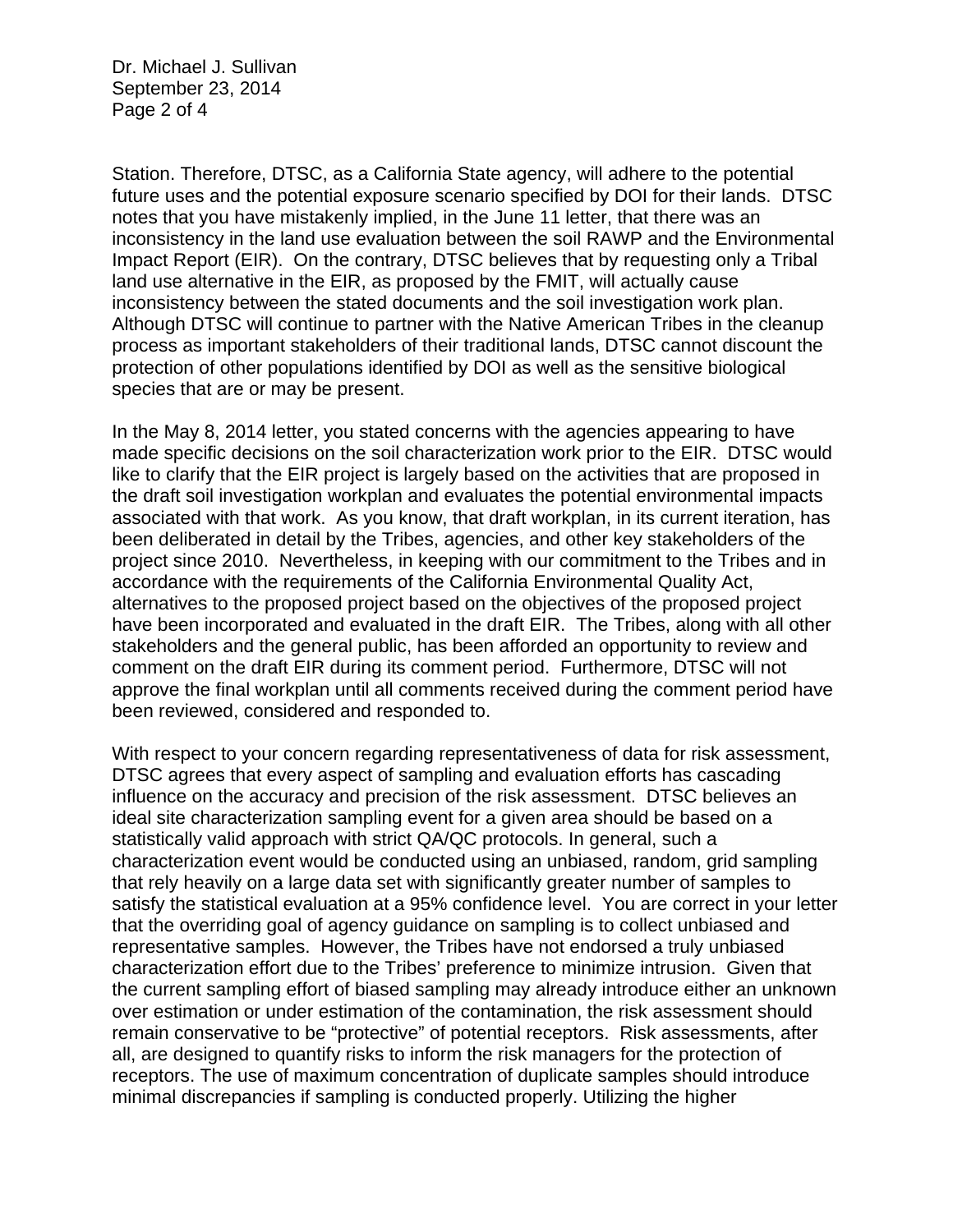Dr. Michael J. Sullivan September 23, 2014 Page 3 of 4

concentration of duplicate samples is a routine practice in risk assessments that maintains conservativeness of the evaluation as long as the sampling results pass data validation. DTSC agrees that a critical component of the baseline risk assessment is the inclusion of a well-developed uncertainty analysis. DTSC is reminded of the statement made in your March 26, 2008 letter, general comment 8, that the "discussion of characterization should be left to the RFI/RI reports. The inclusion of these characterization issues gives the impression that the risk assessment will be the document where characterization decisions are made. The process should be that full characterization is completed and then the data is evaluated in the risk assessment." DTSC also supports a statement made in your general comment 5 in the March 20, 2009 letter that "risk assessments should present a comprehensive understanding of project risks so that informed risk management decisions can be made."

DTSC would also like to take this opportunity to correct a couple of inaccurate statements made in your June 11, 2014 letter. In comment #4, your language suggested that the Tribe was denied a preview of language concerning FMIT's sensitive cultural property in the soil characterization EIR. Please note that during the February 2013 Clearinghouse Task Force meeting, DTSC notified Tribal representatives that we are seeking participation and input from the Tribes, including the FMIT, on the soil investigation draft EIR. Subsequently, Karen Baker of DTSC sent letters to individual Tribes formally inviting input on March 5, 2013 with the Cultural Resources Analysis (Section 4.4) of the January 2011 Final EIR attached as the spring board language for review and comment as requested by the Tribes. In addition, DTSC and our contractor ESA, conducted several field visits/meetings with Tribes, including the FMIT, to gain tribal perspective regarding several EIR resource areas during preparation of the Draft EIR.

Finally, DTSC objects to your statements in both the May 8, 2014 and June 11, 2014 letters that there was a commitment from DTSC to hold additional meetings to discuss RAWP issues beyond the promised September 19 and 20, 2013 scoping meeting/workshop. Although DTSC acknowledges the record from the September meeting that you "strongly prefers face to face meetings whenever possible" there is no record that myself or any DTSC representatives committed to additional meetings. Despite this objection, DTSC is open to meet with FMIT and/or other Tribes as long as the agenda for a proposed meeting is well prepared and topics of discussion can foreseeably be productive and understood by all parties. Please be mindful, however, that there are significant schedule constraints between you, other toxicologists and key project members. As an example, for the September 19 and 20, 2013 scoping meeting/workshop, DTSC began solicitation for available dates as early as June 24, 2013. Since adequate availabilities have proven rare, DTSC must proceed with project coordination through alternative methods, such as letter exchange, teleconferences and web-casts, other than face to face meetings.